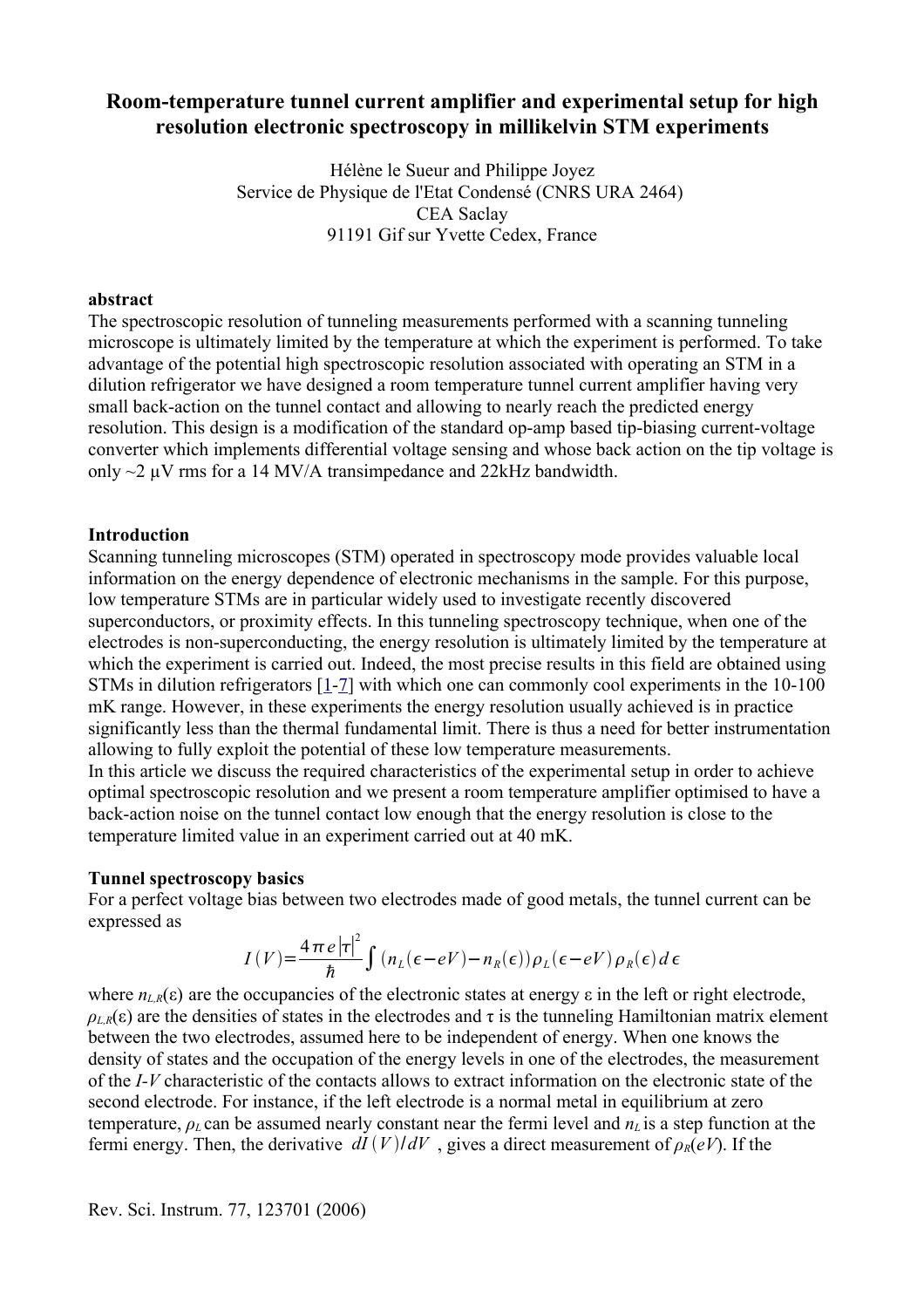temperature *T* is finite, the step function becomes a Fermi function, *i.e.* a rounded step function. In this case, the differential conductance  $dI(V)/dV$  is given by the convolution product  $\rho_R * f'_{L}$ :

$$
\frac{dI(V)}{dV} \propto \int_{-\infty}^{\infty} \rho_R(\epsilon) f'_{L}(eV - \epsilon) d\epsilon
$$
 (1)

where  $f'_L$  is the derivative of the Fermi function  $f_L$  of the left electrode which is a bell-shaped function having a full width at half maximum of  $2\ln(3+2\sqrt{2})kT$ . Such a convolution product smears out the details in  $\rho_R$ , limiting the energy resolution to  $\sim$  3 kT.

In real life experiments the bias voltage cannot be perfectly fixed, however. It has fluctuations characterized by a distribution function  $P(V)$  and what is actually measured is the average value

$$
\langle \frac{dI}{dV} \rangle (\bar{V}) = \int_{-\infty}^{\infty} \frac{dI(V)}{dV} P(V) dV
$$
 (2)

[[8\]](#page-6-5) where  $\bar{V} = \int V P(V) dV$  is the average voltage. By inserting (1) into (2) and permuting integration orders, Equ. (2) can rewritten under the same form as (1) with the convolution product *P*  $\ast$  *f*  $\prime$ <sub>*L*</sub> in place of *f*  $\prime$ <sub>*L*</sub>. Thus, not surprisingly, noise will further blur the resolution and appear under most circumstances as an excessive temperature. If  $P(V)$  is Gaussian with an rms width  $V_n$ , the effective temperature can be evaluated as  $T_{\text{eff}} = \sqrt{T^2 + 3 (eV_n/k\pi)^2}$  [\[9](#page-6-4)].

## **Experimental considerations**

Following the above discussion, in order to reach the highest level of spectroscopic resolution in a tunneling spectroscopy experiment it appears necessary to perform the experiment at the lowest possible temperature, which in practice means in a dilution refrigerator. It also appears equally important that the electromagnetic noise reaching the tunnel contact through the connecting wires has both a distribution and a spectrum compatible with the energy resolution sought. To reach such a low noise level in an experiment one must act at three levels. At the first level, the wires reaching the tunnel contact must be properly thermalized, so that the contact really "sees" an electromagnetic temperature equal to that of the refrigerator. This is achieved by careful shielding and filtering of the cables connected to the tunnel contact so that thermal radiation coming from room temperature apparatus is removed [[10\]](#page-6-2). At the second level, the wiring of the experiment must follow well established low-noise techniques to avoid stray pick-up of electromagnetic signals in the laboratory ambient (mains, radio signals...) by the wires connected to the tunnel contact. In particular, if not using a magnetic shield enclosing the whole experimental setup, one has to select a proper circuit topology and grounding strategy to avoid noise due to inductive coupling in so-called ground loops [[11\]](#page-6-3). At the third level, the intrinsic voltage noise of any instrument connected to the tunnel contact must be considered. Contrarily to the output noise of voltage generators which can usually be reduced to appropriate levels by using simple voltage dividers, the input noise of amplifiers is generally fully present on the tunnel contact in the bandwidth of the setup and can be seen as a back-action on the tunnel contact. Thus, in order to reach the ultimate energy resolution, one must use an amplifier with rms input voltage noise  $V_n$  such that  $V_n \ll kT/e$ . As experiments are performed at lower temperatures, this puts more stringent requirements on the amplifier noise characteristics. Yet, in the low-temperature STM literature, this back-action is seldom considered and the current sensitivity (*i.e.* output voltage noise density divided by the transimpedance ) is often the only figure of merit given to characterize the measurement chain.

#### **Implementation**

In our installation of an STM in a dilution refrigerator we have followed systematically the above considerations. The electromagnetic thermalization of all the wiring connected to the STM is achieved using shielded lines and custom microfabricated low-pass filters described in Ref. [\[10](#page-6-2)].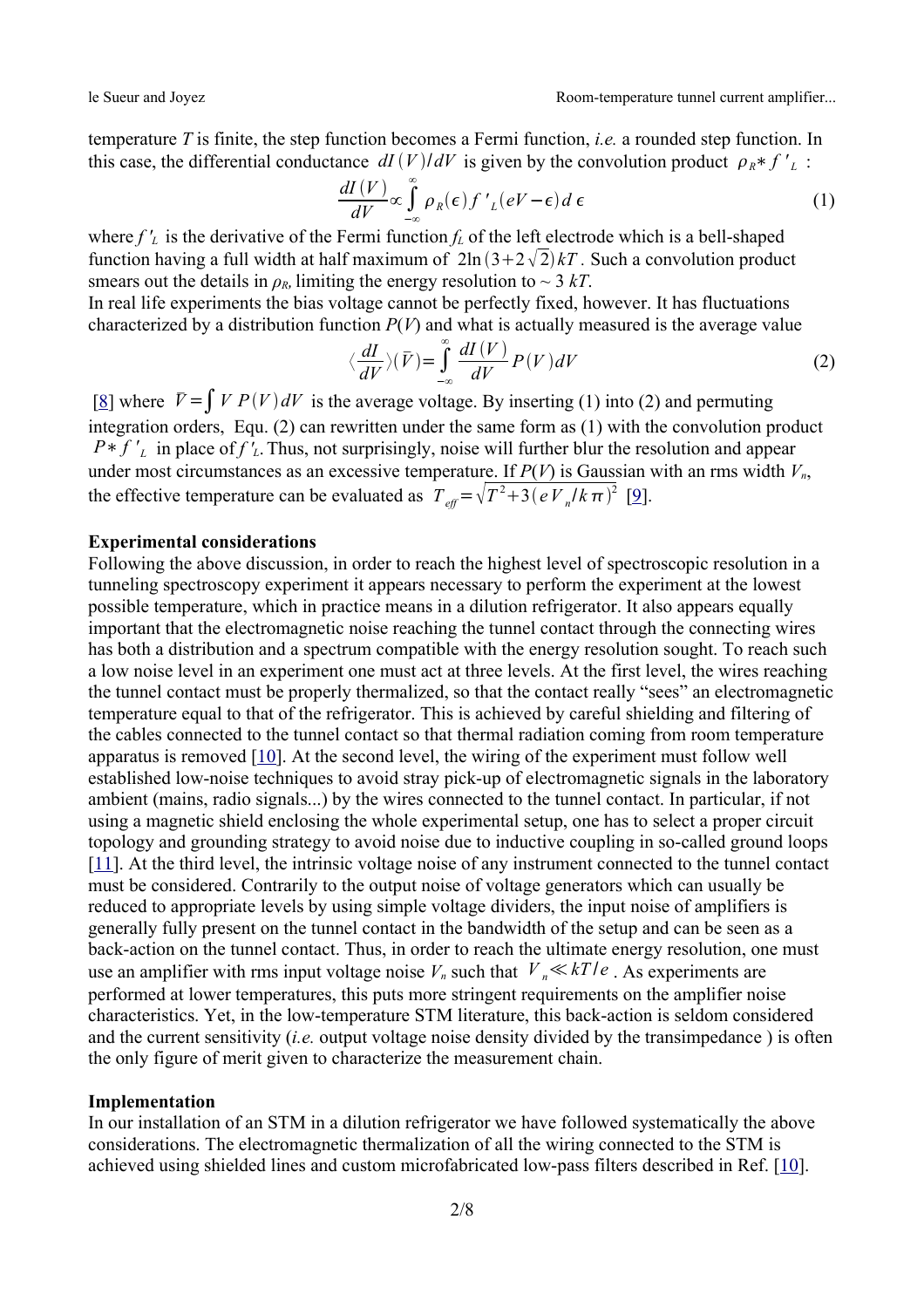Besides this, we realized that having a very good control of the effective bias voltage applied to the tunnel contact is almost impossible when one uses a standard current-voltage converter (CVC) because such a circuit does not follow the good practice of having a single voltage reference point in a low signal level circuit. Namely, the voltage reference ("ground") of the CVC usually sitting at room temperature is physically separated from the electrode of the tunnel contact which should be precisely at the same potential. This makes the system prone to ground-loop noise problems. To overcome this problem we designed a modified CVC which allows differential sensing of the voltage on the tunnel contact. A simplified schematics of this amplifier in shown in Fig. [1.](#page-4-0)

In this design, the tip and sample "cold ground" are connected to the amplifier through a shielded twisted pair. The "cold ground" signal is sensed by an LT1028 ultra-low voltage noise op-amp and added to the desired tip bias voltage. This sum is then used as the voltage reference of the CVC. This design allows to cancel tip voltage fluctuations due to magnetic noise pick-up from the lab environment at low frequency which cannot be easily shielded. The current-voltage converter is made with an OPA627 which offers a good combination of current and voltage noises and bandwidth. Given the ~200 pF total capacitance to ground of the tunnel current line in the twisted pair cable, the 14 M $\Omega$  feed-back resistor and a ~1pF capacitor which limits output noise peaking at cut-off frequency [\[12\]](#page-7-1), the OPA627 delivers a 22 kHz bandwidth, sufficient for STM imaging. The noise coming from the LT1028 is also limited by reducing its bandwidth using a 100 nF overcompensation capacitor and RC low-pass filter (neither shown). The operational amplifiers used in the rest of the circuit are low noise op-amps (OP27 or similar) which add negligible noise to the signal.

The amplifier is constructed using surface mounted components and fits easily on a 45 x 50 mm printed circuit board. The circuit board is mounted in a small metallic box which plugs directly into the socket of the twisted pair cable at the output of the refrigerator to avoid adding further cable length and stray capacitance. The amplifier is battery-powered and ground loops with other instruments are strictly avoided by using differential instrumentation amplifiers both in front of the bias input and following the output of the amplifier. The batteries and the instrumentation amplifiers are placed in an EMI shielding cabinet and a continuous metallic shield between the refrigerator and the cabinet completely encloses the amplifier and its connections to the batteries and the instrumentation amplifiers.

### **Amplifier performance**

We used SPICE [\[13](#page-7-0)] simulations extensively during the design stage to optimize the level of noise of our amplifier and its dynamic behavior. SPICE simulations offer a rapid and simple way to evaluate several design options. This is particularly helpful for selecting the best suited operational amplifiers, as most manufacturers provide SPICE models for their op-amps and many of these models include noise characteristics. In Fig. [2](#page-5-0) we show the predicted frequency dependences for key properties of our amplifier. The ac response to changes in the tunnel contact resistance and in the bias voltage are flat up to a -3 dB bandwidth of 22 kHz and 30 kHz respectively. The input impedance of the amplifier as seen from the tunnel contact is 14  $\Omega$  at very low frequency and then rises linearly with frequency up to a maximum of 10 k $\Omega$  at the cut-off frequency of the amplifier. The CVC thus delivers a good voltage bias at all frequencies for a tunnel contact in standard tunneling conditions (tunnel resistance  $\gg h/e^2 \approx 26 \text{ k}\Omega$ ). We have also investigated the efficiency of the differential voltage sensing scheme implemented in the amplifier at different frequencies. For this we simulated an ac voltage difference between the cold ground and the room-temperature ground and looked how much of this voltage was present on the tunnel contact bias (Fig. [2D](#page-5-0)). This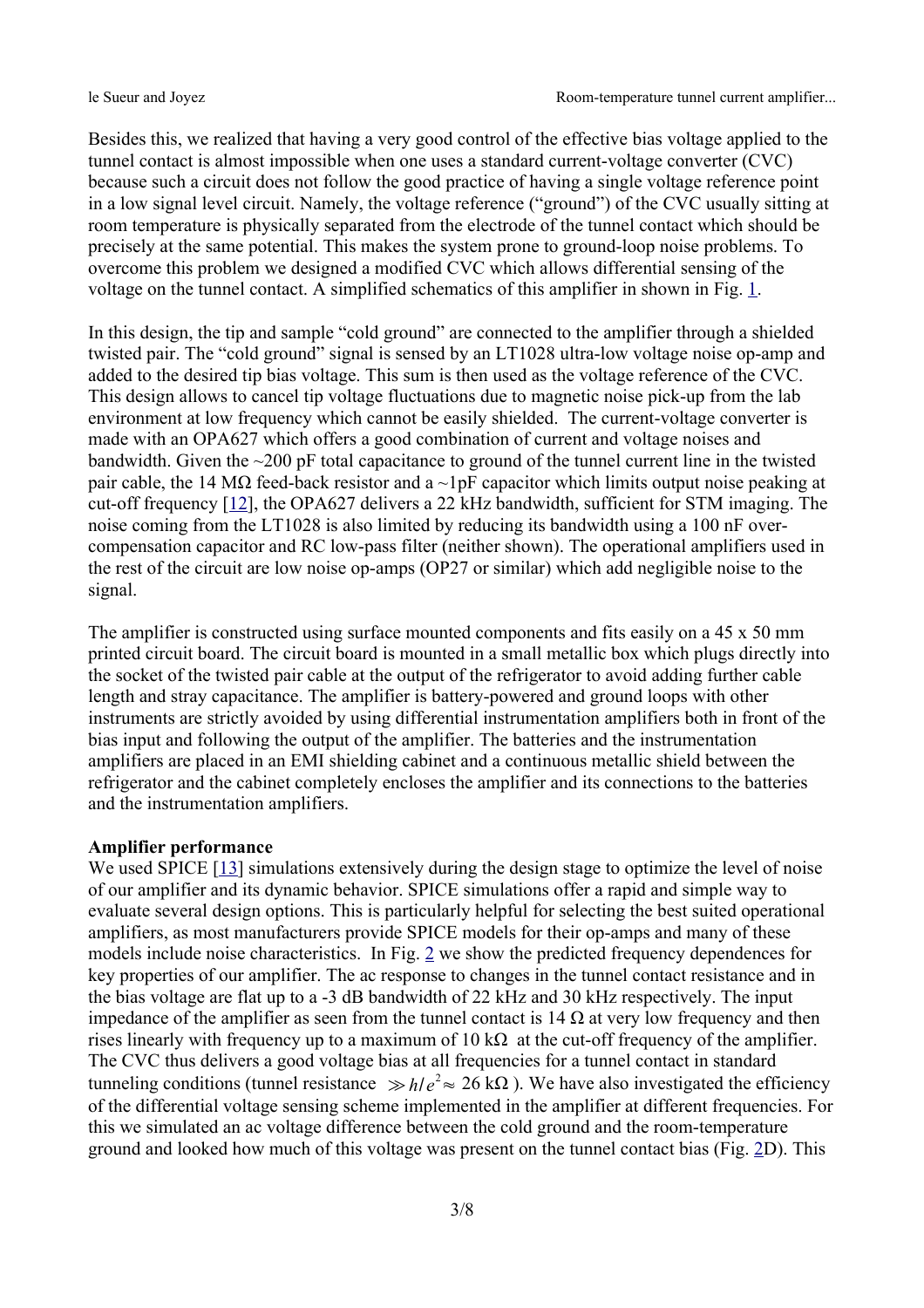shows that this setup can efficiently suppress low frequency noises due to currents flowing in the ground, and thus, provided the twisted pair wiring avoids picking up flux, it should be effective against pick-up of mains power and its harmonics.

In order to make accurate noise calculations, we need to properly take into account the noise due to the dissipative wires and filters sitting at different temperatures in our setup. Even though SPICE normally has a single temperature for all elements in the model, it is fairly easy to make a model for resistors at different temperatures for this purpose  $[14]$  $[14]$  $[14]$ . What the noise calculations show is that the input voltage noise of the amplifier, *i.e.* the back-action of the amplifier on the tunnel contact, is essentially determined by the input *voltage* noise of the CVC (OPA627) and resistor noise in the twisted pair and its filters [[15\]](#page-7-4). The input voltage noise of the amplifier does not depend on the input *current* noise of the CVC, nor on the Johnson noise in the feed-back resistor which both only appear in the output noise of the OPA627 owing to the low input impedance of the CVC provided by feed-back loop. It neither depends on the LT1028 voltage sensor because its noise at the non inverting input of the OPA627 is negligible compared to the intrinsic voltage noise of the OPA627. For this setup, SPICE simulations predict that when running the experiment at 30 mK, the amplifier and wiring make a  $\sim 2.0 \mu V$  rms back action noise on the tip bias voltage. The smearing of the spectroscopic resolution due to this voltage noise has the same rms width than a 13 mK Fermi function, and its broadening of a 30 mK fermi function is similar to a 2.6 mK increase in temperature. Since this noise level is essentially due to the input voltage noise of the OPA627, it could be reduced by narrowing the bandwidth or by substituting it by an op-amp with less voltage noise. For this purpose one could use for instance an AD745, but its greater current noise would adversely affect the output noise of the CVC, *i.e.* its current sensitivity. As stated above, the output noise also depends on the Johnson noise of the feed-back resistor of the CVC. In fact, for the large resistor value we use, at room temperature this is the dominant output noise contribution at low frequency. Consequently, the sensitivity of the amplifier can be significantly improved by reducing the temperature of this resistor  $[16]$  $[16]$ , as shown in Fig. [3](#page-5-1). Using one extra coaxial line in the refrigerator, we placed the feed-back resistor at the temperature of the microscope (see Fig.[1\)](#page-4-0) but it could also be placed at 4 K with no change in performance. This, together with the twisted pair cable, makes a total of three lines for the tunnel contact bias and measurement. In this configuration, the output noise of the amplifier is peaked around the cutoff frequency of the amplifier, typical of an optimized CVC [\[12](#page-7-1)]. At low frequency, it rises due to 1/*f* noise. In between, around 100 Hz, the output noise has a flat minimum corresponding to a current sensitivity of 4  $fA/Hz^{1/2}$ . This minimum is the most favorable frequency range for lock-in measurements of differential conductance since it provides the highest signal-to-noise ratio for the weak ac current one needs to measure when using an ac bias voltage well below *kT*/*e* which is necessary to preserve the spectral resolution.

#### **Experimental result**

In Figure [4](#page-6-6), we show a differential tunnel conductance measured with this amplifier. In this experiment the STM was equipped with a tungsten tip and the sample was a 25 nm-thick evaporated aluminium film deposited on an oxidized silicon substrate. The data were recorded at a temperature of  $\sim$  40 mK, well below the superconducting transition temperature of the aluminium film, but above that of tungsten (15 mK). In this case, theory predicts that the differential conductance should be simply proportional to a convolution product of the BCS density of states of the film with the derivative of the fermi function of the normal state tip. The only adjustable parameters in this curve are the superconducting gap of aluminium [[17\]](#page-7-2), the asymptotic value of the conductance at large voltage and the temperature of the tip. Fitting the data with theory should thus give access to the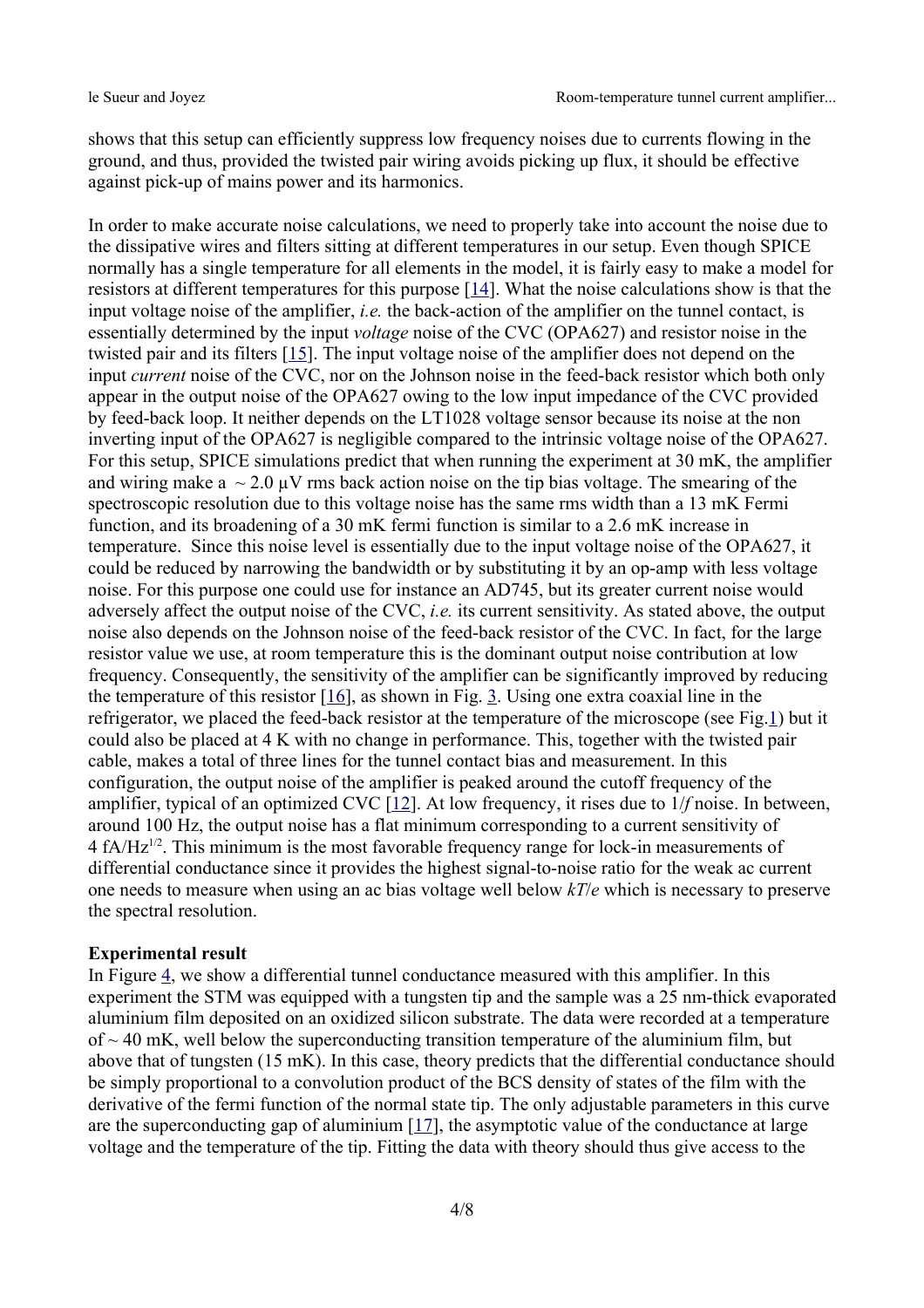effective temperature of the tip, including all noise contributions. In our case, for a reason not presently understood, a precise fitting of the data within this model is not possible. Nevertheless, the peak height in the differential conductance of such normal metal-superconductor contact gives a good indication of the effective temperature of the normal metal. Based only on the height of the peak, the effective temperature would be around 45 mK for a measurement performed at 40 mK. The fact that the peak height still varies when temperature and ac excitation are lowered confirms such an estimate and it also proves that the amplifier input noise is close to the predicted value. Thus, the spectroscopic resolution of this measurement is very close to the ultimate thermal limit and a factor of  $\sim$  4 better than the best previously published resolution obtained with an STM.

#### **Acknowledgements**

We gratefully acknowledge discussions with G. Rubio-Bollinger and H. Courtois and useful comments of C. Urbina. This work was supported in part by the French Research Ministry project AC Nano 2003 NR110.

## **Figures**



<span id="page-4-0"></span>Fig. 1 Simplified schematics of the amplifier and connection to the tunnel contact. The tip and sample « cold ground » are connected to the amplifier through a shielded twisted pair with filters (not shown). The « cold ground » signal is sensed by an LT1028 ultra low voltage noise op-amp and used to offset the desired tip bias voltage. This sum is then used as the voltage reference of the current voltage converter. The first difference amplifier (Diff. Amp. 1) is made using high precision resistors (0.01%) to accurately subtract the bias voltage from the output of the CVC. The two other circuits (Diff. Amp. 2 and Cap. Comp.) compensate the ac currents flowing to ground in the stray capacitance  $C_{\text{Strav}}$  ~200 pF. For best current sensitivity, the 14 M $\Omega$  feed-back resistor of the CVC is placed at low temperature and connected through a coaxial cable. Bandwidth of the CVC is adjusted to 22 kHz to limit noise peaking by the use of  $C_{BW}$  -1pF.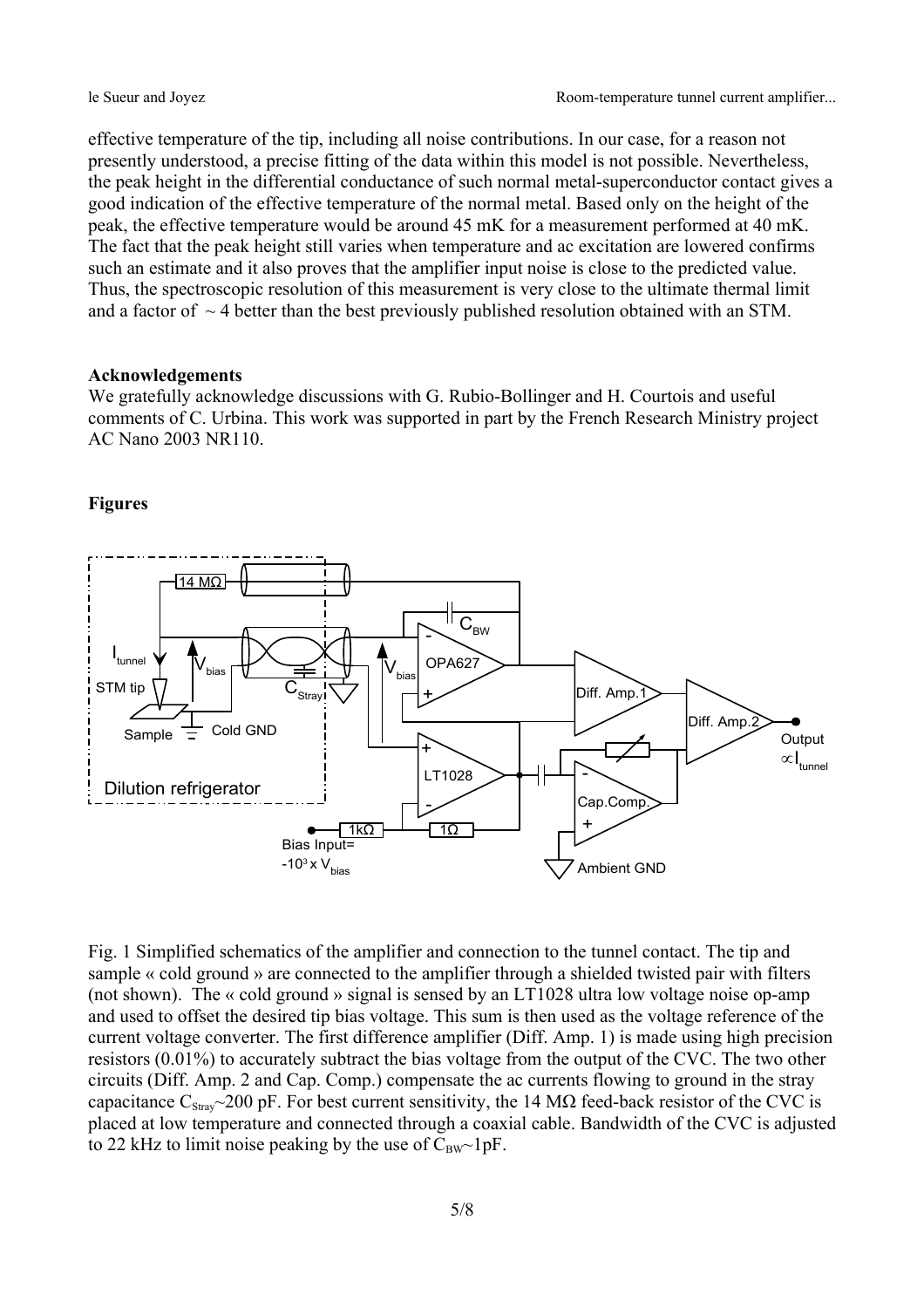

### <span id="page-5-0"></span>Fig. 2

Results of SPICE simulations. Panel A: normalized linear ac response at the output of the amplifier in response to a small variation of the tunnel resistance, as a function of frequency. The normalization value is 1.4  $\mu$ V per % variation of a 1 M $\Omega$  tunnel resistance under a dc bias of 10  $\mu$ V. Panel B: normalized linear ac response at the output of the amplifier in response to ac bias. The normalization value is 14 μV per μV ac bias on a 1 MΩ tunnel resistance. Panel C: Input impedance of the CVC as seen from the tunnel contact. Panel D: Assuming an ac voltage difference between hot and cold grounds, fraction of which still present in the tunnel contact bias.



## <span id="page-5-1"></span>Fig. 3

Noise performance of the amplifier. Dash-dotted curve : Predicted input noise voltage density on the tunnel contact. The input noise is independent of the feed-back resistor temperature in this range. The integrated noise gives  $\sim$ 2  $\mu$ V rms. Thick top curves : predicted output noise with the feed-back resistor at room temperature (dashed line) or at low temperature (solid line). Thin gray line: measured output noise while experiment was at low temperature. No adjustable parameters are used. The discrepancy above 10 kHz is attributed to an additional stray feedback capacitor on the OPA627 in parallel with the  $C_{\text{BW}}=1$  pF installed capacitor (see Fig. [1\)](#page-4-0).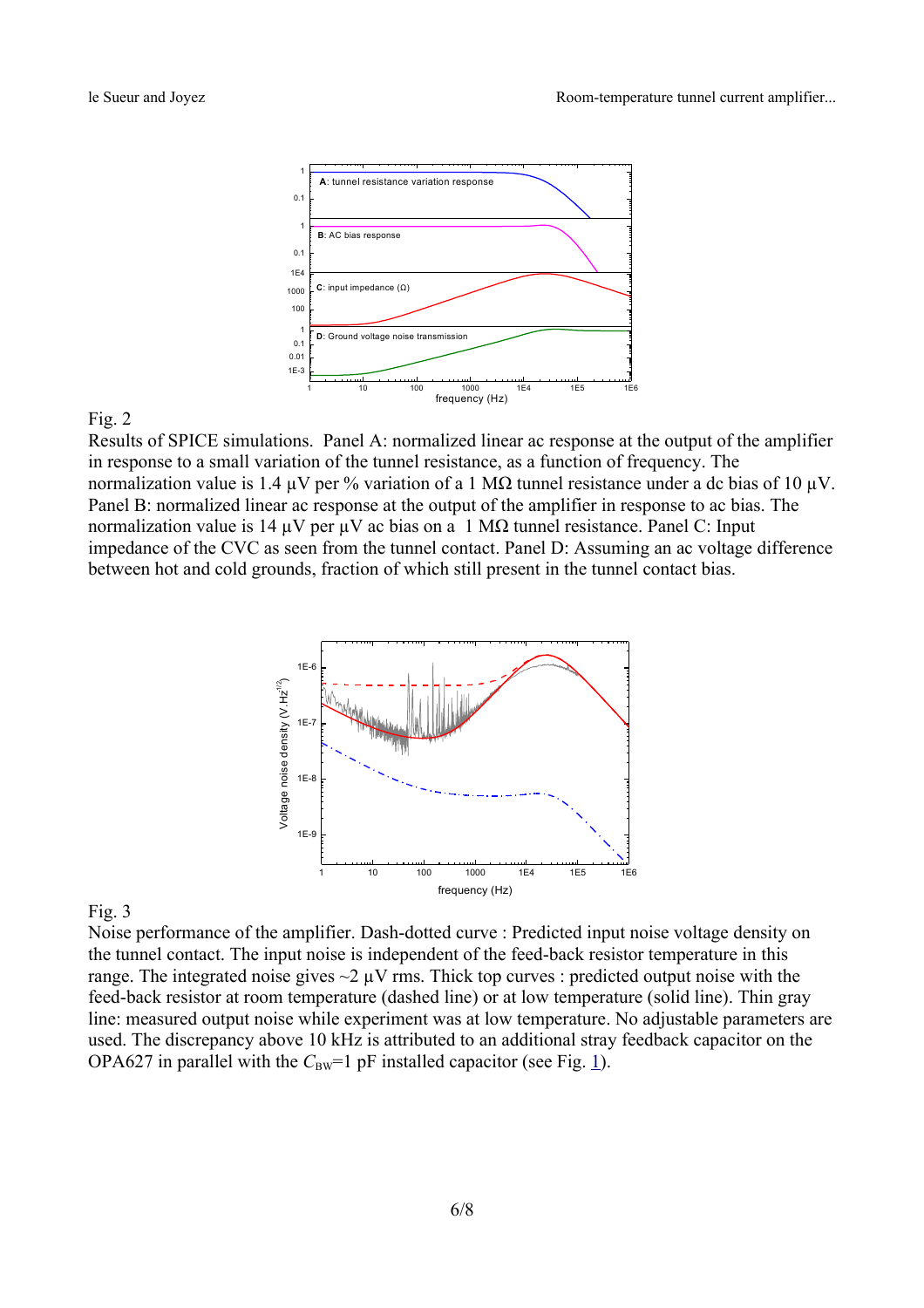

## <span id="page-6-6"></span>Figure 4.

Experimental differential conductance taken on a 25 nm thick aluminium film with a tungsten tip for two different temperatures and ac excitations, and comparison with the prediction for Normal-Superconductor tunnel spectrum at different temperatures, with a gap  $\Delta$ =182 µeV. On the right panel, a close-up on the right hand side peak. In spite of the unexplained discrepancy, the aspect ratio of the peak and its dependence on ac amplitude and/or temperature in this range indicate that the effective temperature of the measurement is close to the refrigerator temperature and proves that the back-action of our amplifier is not larger than expected from the simulations.

## **References**

<span id="page-6-0"></span>[1] L. Crétinon, A. K. Gupta, H. Sellier, F. Lefloch, M. Fauré, M. Fauré, A. Buzdin and H. Courtois, Phys. Rev. B 72, 024511 (2005)

[2] M. Crespo, H. Suderow, S. Vieira, S. Bud'ko, and P. C. Canfield, Phys. Rev. Lett. 96, 027003 (2006)

[3] B. Sacépé, C. Chapelier, C. Marcenat, J. Kačmarčik, T. Klein, M. Bernard, and E. Bustarret Phys. Rev. Lett. **96**, 097006 (2006)

[4] T. Hanaguri, C. Lupien, Y. Kohsaka, D.-H. Lee, M. Azuma, M. Takano, H. Takagi & J. C. Davis, Nature 430, 1001 (2004)

[5] M. D. Upward, L. P. Kouwenhoven, A. F. Morpurgo, N. Kikugawa, Z. Q. Mao, and Y. Maeno, Phys. Rev. B 65, 220512 (2002)

[6] E. Ishikawa, R. Shoda, N. Matsuura, M. Ono, T. Eguchi, A. Sakai, M. Kubota and Y. Hasegawa, e-J. Surf. Sci. Nanotech. Vol. **2**, p.151 (2004)

<span id="page-6-1"></span>[7] H. Kambara, T. Matsui, Y. Niimi H. Fukuyama, Jpn. J. Appl. Phys. 45, 1909 (2006)

<span id="page-6-5"></span>[8] This result is valid if the measurement time is long compared to the typical timescales of voltage noise variations, themselves slow compared to the tunneling process. This is generally the case when performing lock-in measurements of the differential conductance. More detailed analysis is needed for peculiar noise sources, like slow telegraphic noise or for very high frequency noise for which photon assisted tunneling may appear.

<span id="page-6-4"></span>[9] In tunnel spectroscopy experiments where the tip and the sample are both superconductors well below their transition temperature, the ultimate resolution is fixed by the width of the singularities in the density of states, and not by the temperature. However, the actual energy resolution is still affected in the same way by the bias voltage noise, and the amplifier we present here will also help improving these measurements.

<span id="page-6-2"></span>[10] H. le Sueur and P. Joyez, Rev. Sci. Instrum., 77, 115102 (2006)

<span id="page-6-3"></span>[11] H.W. Ott, Noise Reduction Techniques in Electronic Systems, 2nd Edition, John Wiley and sons, ISBN: 0-471-85068-3